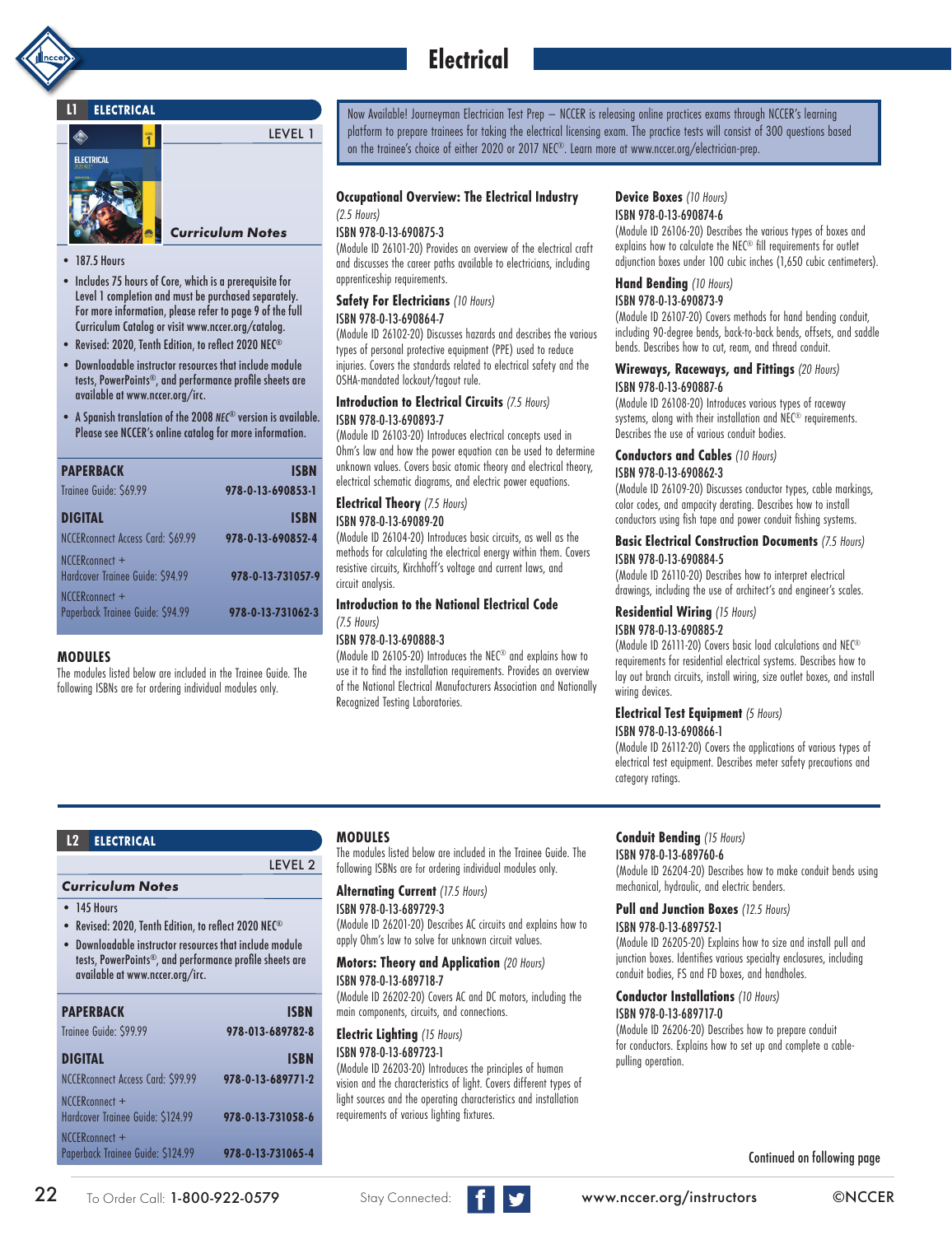### **Cable Tray** *(7.5 Hours)*

ISBN 978-0-13-689749-1

(Module ID 26207-20) Discusses various types of cable tray, supports, and associated fittings. Explains how to determine the loads on a cable tray and calculate fill per NEC<sup>®</sup> requirements.

### **Conductor Terminations and Splices** *(7.5 Hours)* ISBN 978-0-13-689711-8

(Module ID 26208-20) Explains how to prepare cable ends for terminations and splices. Describes how to train cable at termination points and describes crimping techniques.

| 13                                                                                                                                                  | <b>ELECTRICAL</b>   |  |
|-----------------------------------------------------------------------------------------------------------------------------------------------------|---------------------|--|
|                                                                                                                                                     | LEVEL <sub>3</sub>  |  |
| <b>Curriculum Notes</b>                                                                                                                             |                     |  |
|                                                                                                                                                     | $\bullet$ 155 Hours |  |
| • Revised: 2020, Tenth Edition, to reflect 2020 NEC <sup>®</sup>                                                                                    |                     |  |
| Downloadable instructor resources that include module<br>tests, PowerPoints®, and performance profile sheets are<br>available at www.nccer.org/irc. |                     |  |
|                                                                                                                                                     |                     |  |

| <b>PAPERBACK</b>                          | <b>ISBN</b>       |
|-------------------------------------------|-------------------|
| Trainee Guide: \$99.99                    | 978-0-13-690480-9 |
| <b>DIGITAL</b>                            | <b>ISBN</b>       |
| NCCERconnect Access Card: \$99.99         | 978-0-13-690502-8 |
| NCCERconnect +<br>Trainee Guide: \$124.99 | 978-0-13-731066-1 |

### **MODULES**

The modules listed below are included in the Trainee Guide. The following ISBNs are for ordering individual modules only.

#### **Load Calculations — Branch and Feeder Circuits**  *(17.5 Hours)*

#### ISBN 978-0-13-690543-1

*Curriculum Notes*

**L4 ELECTRICAL**

available at www.nccer.org/irc.

• 182.5 Hours

NCCERconnect +<br>Trainee Guide: \$124.99

(Module ID 26301-20) Explains how to calculate branch circuit and feeder loads for residential and commercial applications. Covers various derating factors.

• Revised: 2020, Tenth Edition, to reflect 2020 NEC® • Downloadable instructor resources that include module tests, PowerPoints®, and performance profile sheets are

**PAPERBACK ISBN** Trainee Guide: \$99.99 **978-0-13-691078-7 DIGITAL ISBN** NCCERconnect Access Card: \$99.99 **978-0-13-691108-1**

Trainee Guide: \$124.99 **978-0-13-731069-2**

### **Grounding and Bonding** *(15 Hours)* ISBN 978-0-13-689735-4

(Module ID 26209-20) Explains the grounding and bonding requirements of NEC Article 250. Covers how to size the main and system bonding jumpers and the grounding electrode conductor for various AC systems.

**Circuit Breakers and Fuses** *(12.5 Hours)*

### ISBN 978-0-13-689766-8

(Module ID 26210-20) Describes the operating principles of circuit breakers and fuses, and explains how to select and install overcurrent devices.

### **Conductor Selection and Calculations** *(15 Hours)* ISBN 978-0-13-690549-3

(Module ID 26302-20) Explains how to make conductor calculations. Covers other factors involved in conductor selection, including insulation types, current-carrying capacity, temperature ratings, and voltage drop.

### **Practical Applications of Lighting** *(12.5 Hours)* ISBN 978-0-13-690514-1

(Module ID 26303-20) Describes various luminaires and the types of luminaires suited for various applications. Covers dimming, lighting controls, and energy management systems.

### **Hazardous Locations** *(15 Hours)*

ISBN 978-0-13-690493-9

(Module ID 26304-20) Presents the NEC® requirements for equipment installed in hazardous locations.

**Overcurrent Protection** *(25 Hours)*

#### ISBN 978-0-13-690490-8

(Module ID 26305-20) Explains how to size and select circuit breakers and fuses for various applications. Covers short circuit calculations and troubleshooting.

### **Distribution Equipment** *(12.5 Hours)*  ISBN 978-0-13-690513-4

(Module ID 26306-20) Discusses switchboards and switchgear, including installation, grounding, and maintenance requirements. Covers ground fault relay testing.

### **Transformers** *(12.5 Hours)*  ISBN 978-0-13-690500-4

*(12.5 Hours)*

control circuits.

ISBN 978-0-13-689762-0

(Module ID 26307-20) Describes the construction, operation, and applications of various transformers. Covers transformer connections and grounding requirements.

**Control Systems and Fundamental Concepts** 

(Module ID 26211-20) Describes the operating principles of contactors and relays, including both mechanical and solid-state devices. Explains how to select and install relays and troubleshoot

### **Commercial Electrical Services** *(10 Hours)*

ISBN 978-0-13-690526-4

(Module ID 26308-20) Covers the components, installation considerations, and NEC® requirements for commercial services.

### **Motor Calculations** *(12.5 Hours)*

ISBN 978-0-13-690498-4

(Module ID 26309-20) Covers the calculations required to size the conductors and overcurrent protection required for motor applications.

### **Voice, Data, & Video** *(10 Hours)*

ISBN 978-0-13-690537-0 (Module ID 26310-20) Covers the installation, termination, and testing of these systems.

**Motor Controls** *(12.5 Hours)*

### ISBN 978-0-13-690522-6

(Module ID 26311-20) Provides information on selecting, sizing, and installing motor controllers, as well as control circuit pilot devices and basic relay logic.

### **MODULES**

LEVEL 4

The modules listed below are included in the Trainee Guide. The following ISBNs are for ordering individual modules only.

### **Load Calculations — Feeders & Services** *(20 Hours)* ISBN 978-0-13-691126-5

(Module ID 26401-20) Covers basic calculations for commercial and residential applications, including raceway fill, conductor derating, and voltage drop.

**Health Care Facilities** *(10 Hours)*

### ISBN 978-0-13-691132-6

(Module ID 26402-20) Covers the installation, alarm system, and backup system requirements of electrical systems in health care facilities, including the requirements for life safety and critical circuits.

#### **Standby and Emergency Systems** *(10 Hours)* ISBN 978-0-13-691103-6

(Module ID 26403-20) Explains the NEC® installation requirements for electric generators and storage batteries used during such emergency situations.

### **Basic Electronic Theory** *(10 Hours)* ISBN 978-0-13-691092-3

(Module ID 26404-20) Explains the function and operation of basic electronic devices, including semiconductors, diodes, rectifiers, and transistors.

#### **Fire Alarm Systems** *(15 Hours)* ISBN 978-0-13-691131-9

(Module ID 26405-20) Explores the technologies, codes, and wiring approaches used to assemble a fire alarm system. Examines installation and troubleshooting techniques.

#### **Specialty Transformers** *(10 Hours)* ISBN 978-0-13-691087-9

(Module ID 26406-20) Covers various types of transformers, and provides information on selecting, sizing, and installing them.

Continued on following page